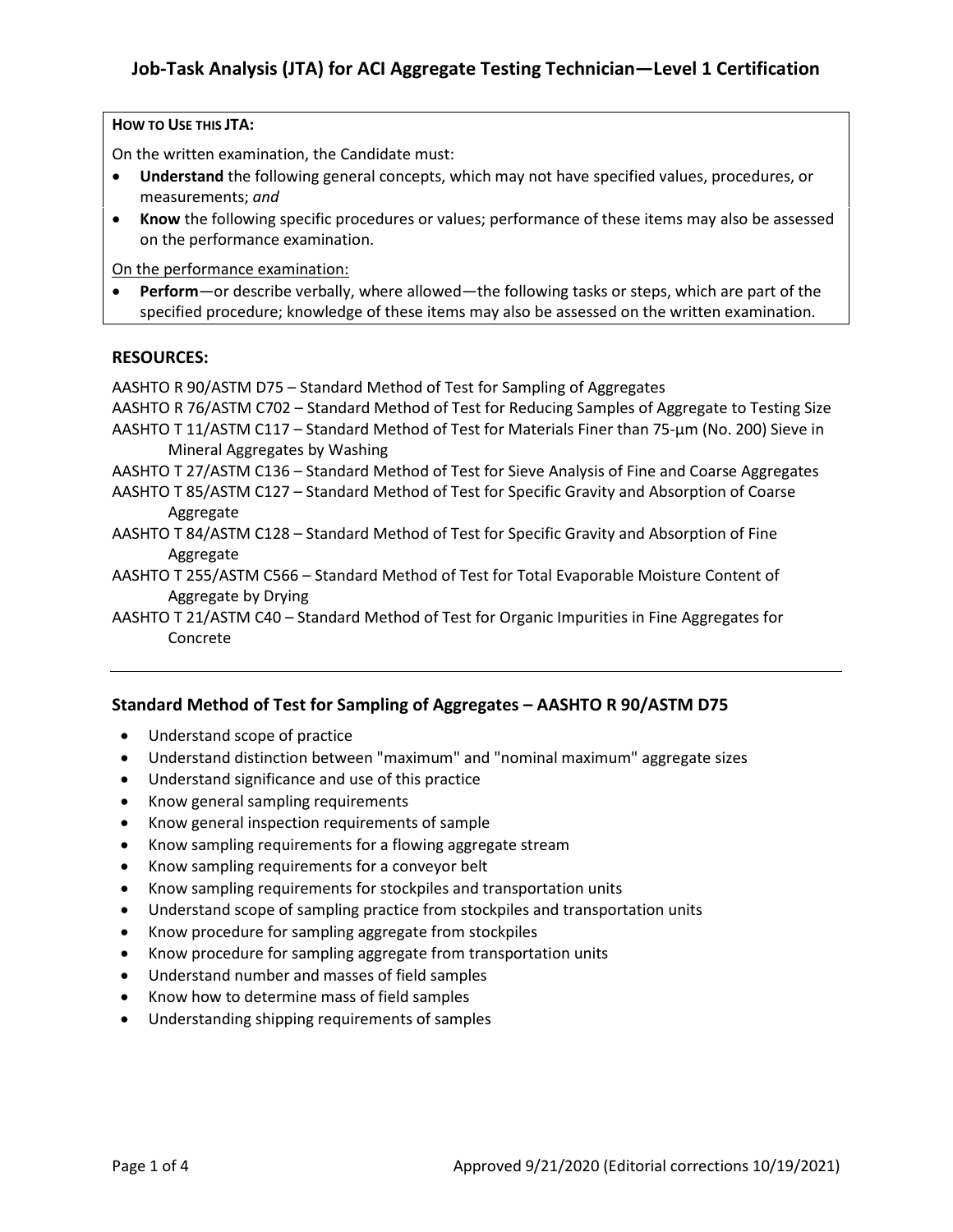# **Job-Task Analysis (JTA) for ACI Aggregate Testing Technician—Level 1 Certification (Continued)**

### **Standard Method of Test for Reducing Samples of Aggregate to Testing Size – AASHTO R 76/ASTM C702**

- Understand scope of practice
- Understand significance and use of practice
- Reduction in size may not be recommended in some circumstances
- Know requirements for reducing fine aggregates
- Know reducing requirements for coarse aggregate
- Know equipment requirements for mechanical splitters
- Know and perform the procedure for introducing sample to splitter
- Know and perform procedure for quartering sample
- Understand alternative procedure for quartering sample
- Know and perform procedure for miniature stockpile samples

## **Standard Method of Test for Materials Finer than 75-µm (No. 200) Sieve in Mineral Aggregates by Washing – AASHTO T 11/ASTM C117**

- Understand scope of procedure
- Know washing requirements, if not specified
- Understand general summary of method
- Know significance and use of practice
- Know the procedure and parameters under which the efficiency of the washing operation should be checked
- Know proper apparatus and materials
- Understand sampling procedure and requirements for combined samples
- Know the sample size requirements for different aggregate sizes
- Know and perform procedure for washing
- Know and perform calculation for amount of material passing 75-μm sieve by washing
- Know and demonstrate the reporting requirements for percentage of material passing 75-μm sieve

## **Standard Method of Test for Sieve Analysis of Fine and Coarse Aggregates – AASHTO T 27/ASTM C136**

- Understand scope of test method
- Understand general summary of test method
- Understand general use of test method specific to aggregates
- Accurate determination of 75 µm cannot be achieved by this method alone
- Recognize appropriate apparatus and requirements
- Know sieving requirements for mechanical sieve shakers
- Know that size of field sample shall be at least four times required test sample
- Know requirements for reducing sample to suitable testing size
- Know how to determine size of test samples for fine and coarse aggregates
- Know material requirements for testing a combined sample
- Know the requirements for testing an oven dried sample
- Know the requirements for sieve selection and adequacy of sieving
- Know the requirements for limiting the amount of materials on a sieve
- Know the procedure for hand sieving and the requirements for sufficiency of hand sieving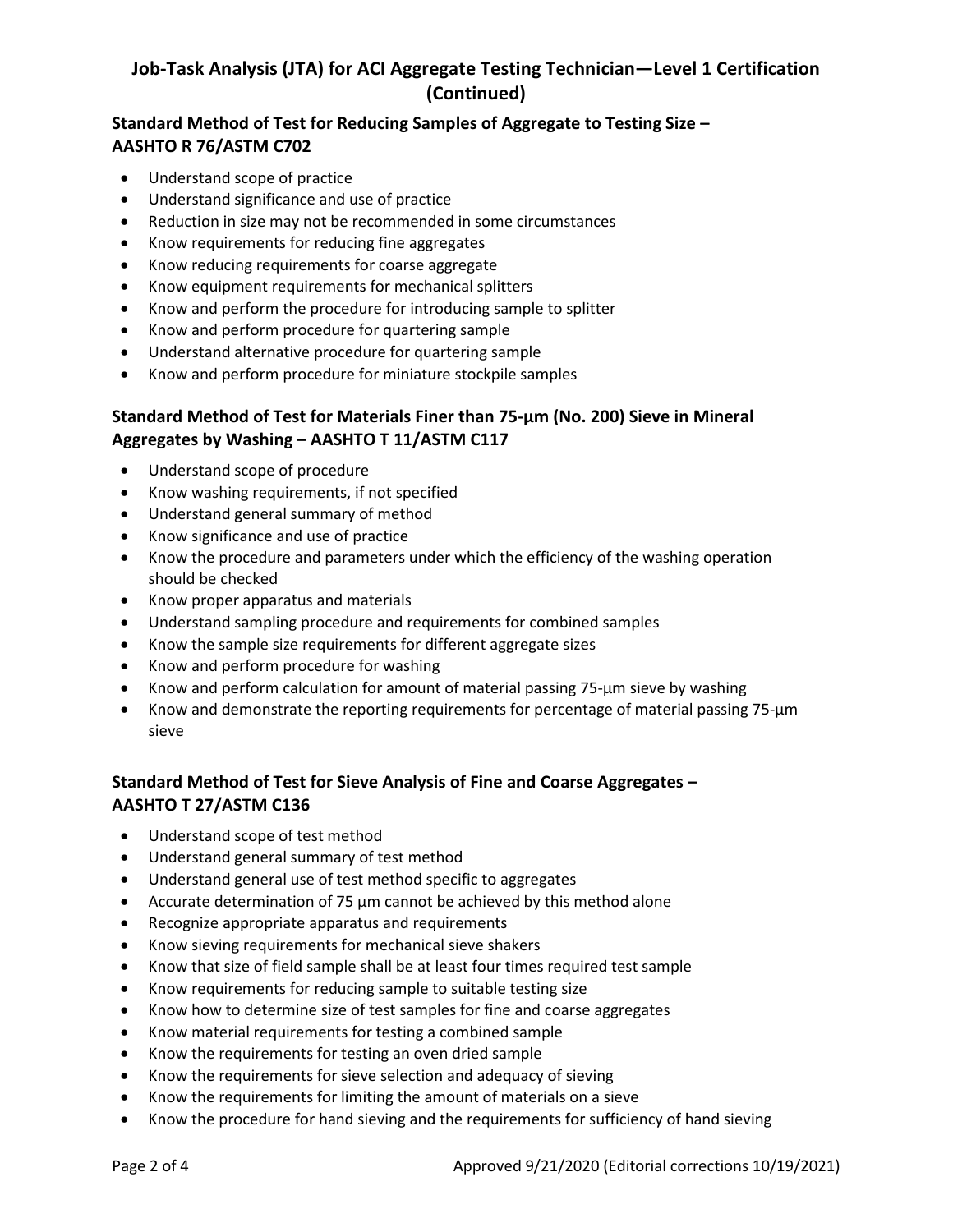# **Job-Task Analysis (JTA) for ACI Aggregate Testing Technician—Level 1 Certification (Continued)**

- Understand procedures for hand sieving oversized aggregate
- Know the requirements for verifying the masses after the test
- Know the calculations, percent passing, etc., to nearest 0.1%
- Know the requirements for calculating fineness modulus
- Know and demonstrate the reporting requirements

### **Standard Method of Test for Specific Gravity and Absorption of Coarse Aggregate – AASHTO T 85/ASTM C127**

- Understand scope of practice
- Know definition of terms for specific gravity
- Understand general summary of test method
- Accuracy of balance required 0.05%
- Know requirements for sample container
- Know requirements for water tank
- Know requirements and procedure for sample preparation
- Know requirements for minimum sample size
- Understand requirements for individual size fractions
- Know the sequence of operations for the test procedure
- Know soaking requirements
- Know procedure for obtaining a SSD condition sample
- Know the procedure for determining submerged weight
- Know the procedure for obtaining the dry weight
- Know the calculations for relative density, Density OD, Density SSD and apparent density and absorption
- Know and demonstrate reporting, with required precision, of specific gravity & type and absorption

### **Standard Method of Test for Specific Gravity and Absorption of Fine Aggregate – AASHTO T 84/ASTM C128**

- Understand scope of test method
- Know definition of terms
- Understand significance and use of test method
- Know the difference between dry, moist, SSD and free water on aggregates
- Understand balance (scale) requirements
- Know types of pycnometer that can be used
- Know mold and tamper shape and size
- Know proper sample size and size of test specimen
- Know requirements for sample preparation before test
- Understand alternative procedure for sample preparation
- Perform spreading of sample and let air dry
- Know requirements for performing the cone test for surface moisture
- Know & perform the gravimetric procedure
- Understand the alternate method for obtaining equivalent dry weight of sample used in gravimetric procedure
- Understand the volumetric procedure